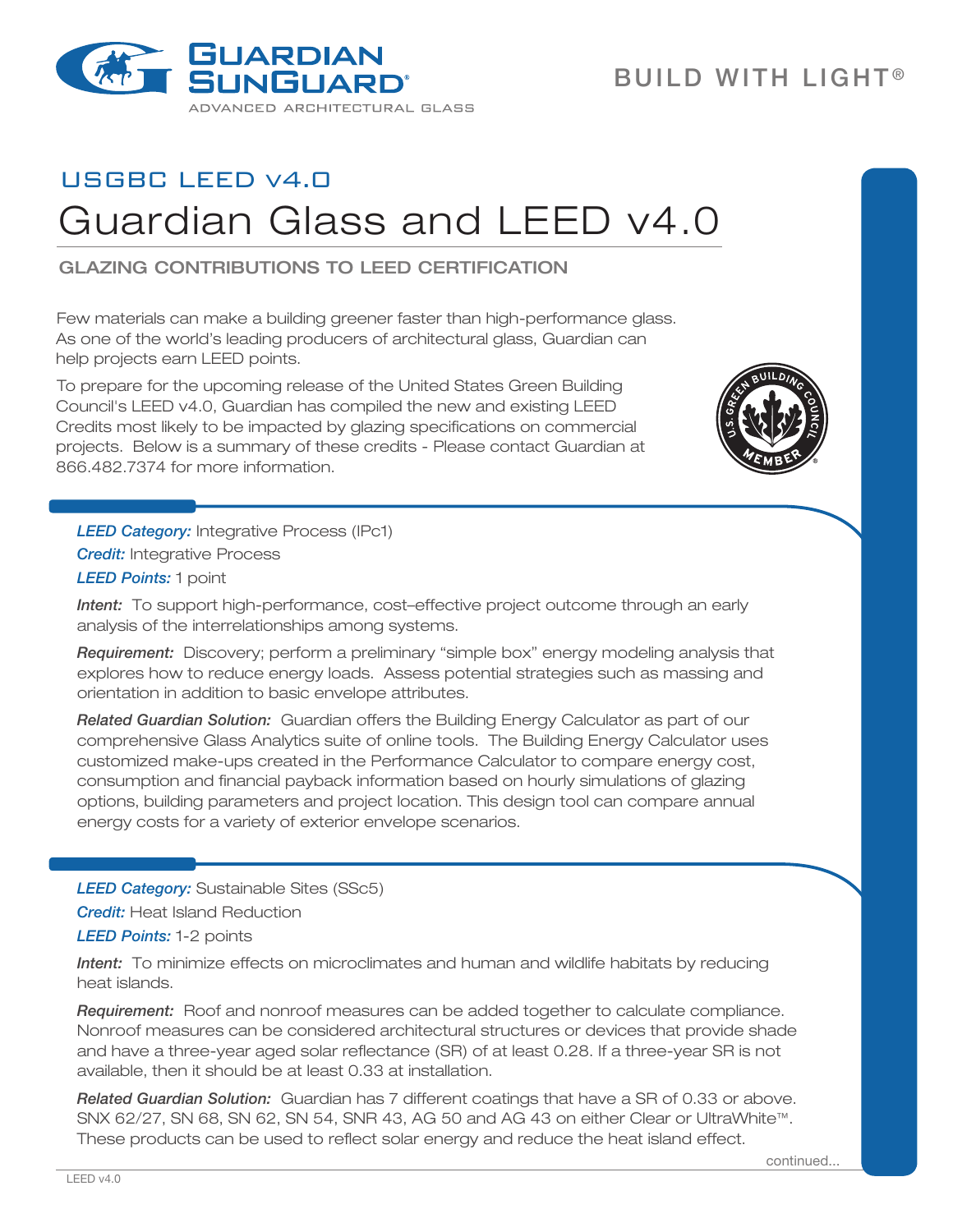

## Guardian Glass and LEED v4.0

Glazing contributions to LEED certification

*LEED Category:* Energy and Atmosphere (EAp2 & EAc2) *Credit:* Optimized Energy Performance *LEED Points:* 1-18 Points (1-20 Healthcare)

*Intent:* To achieve increasing levels of energy performance beyond the prerequisite standard to reduce environmental and economic harms associated with excessive energy use.

*Requirement:* Whole-building energy simulation - Use energy simulation of efficiency opportunities versus past energy simulation analyses for similar buildings. Focus on load reduction and potential energy savings and holistic project cost implications related to all affected systems. Demonstrate a percentage of improvement compared with the baseline.

*Related Guardian Solution:* SunGuard Advanced Architectural Glass offers 14 coatings within the SuperNeutral®, High Performance and Solar Series providing a wide spectrum of beautiful, energy-saving choices, with varying degrees of light transmission and reflectivity. Most SunGuard Advanced Architectural Glass will meet the U.S. Dept. of Energy's "spectrally selective" definition: a light to solar gain (LSG) ration of 1.25 or higher. SunGuard LSG ratios can approach and exceed 2.0. Varying degrees of color and SHGC can be accomplished with the use of an array of tinted substrates such as CrystalGray® or low-iron UltraWhite™.

All of these options focus on energy load reduction while not compromising on aesthetics.

*LEED Category:* Material and Resources (MRc2)

*Credit:* Building Product Disclosure and Optimization - Environmental Product Declarations *LEED Points:* 1-2 Points

*Intent:* To encourage the use of products and materials for which life-cycle information is available and that have environmentally, economically, and socially preferable life-cycle impacts. To reward project teams for selecting products from manufacturers who have verified improved environmental life-cycle impacts.

*Requirement:* Option 1 - Environmental Product Declaration (EPD) - Use at least 20% permanently installed products that meet the product-specific Type III declaration.

*Related Guardian Solution:* Guardian is developing a Type III Environmental Product Declaration. This is a third–party verification related to the preferable life-cycle impacts of our SunGuard Advanced Architectural Glass. Due to this product specific Type III EPD, the glass is valued as a whole product for purposes of calculation.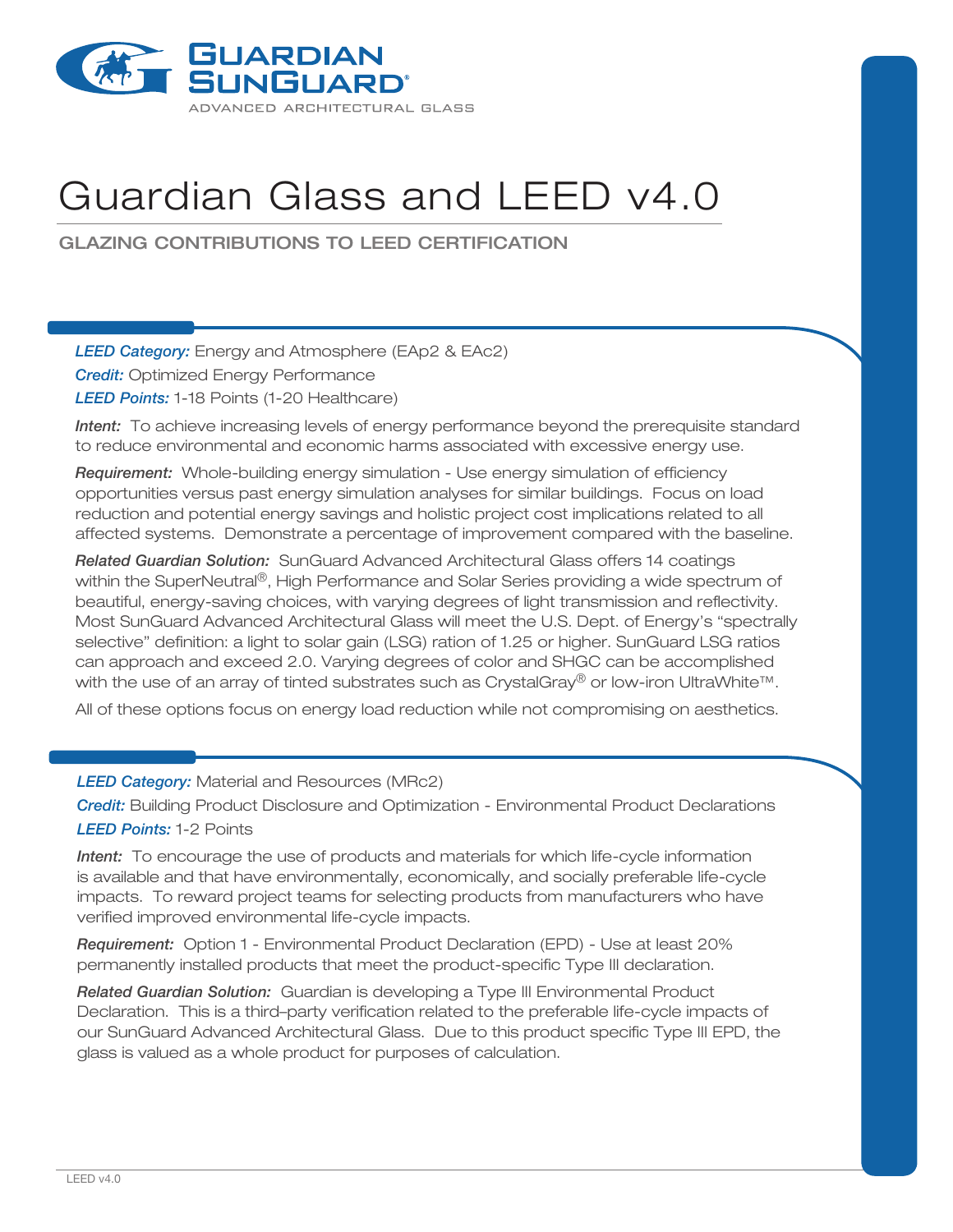*LEED Category:* Material and Resources (MRc3)

*Credit:* Building Product Disclosure and Optimization - Sourcing of Raw Material *LEED Points:* 1-2 points

*Intent:* To encourage the use of products and materials for which life-cycle information is available and that have environmentally, economically and socially preferable life-cycle impacts. To reward project teams for selecting products verified to have been extracted or sourced in a responsible manner.

*Requirement:* Option 1 - Use at least 20% permanently installed products that have a publicly released report from their raw material suppliers that define location and a commitment to long-term ecologically responsible land use, while reducing environmental harms and meeting all applicable standards.

*Related Guardian Solution:* Guardian is developing third-party verified corporate sustainability reports (CSRs) including environmental impacts of extraction operations and activities associated with Guardian's SunGuard Advanced Architectural Glass and the supply chain of raw materials. Due to this CSR, the glass is valued as a whole product for purposes of calculation.

*LEED Category:* Material and Resources (MRc4)

*Credit:* Building Product Disclosure and Optimization - Material Ingredients *LEED Points:* 1-2 points

*Intent:* To encourage the use of products and materials for which life-cycle information is available and that have environmentally, economically, and socially preferable life-cycle impacts. To reward project teams for selecting products for which the chemical ingredients in the product are inventoried using an accepted methodology and for selecting products verified to minimize the use and generation of harmful substances.

*Requirement:* Option 1 - Use at least 20% permanently installed products that demonstrate the chemical inventory of the product with a Cradle to Cradle report.

*Related Guardian Solution:* Guardian is developing Cradle to Cradle V3 Silver Level certification for the end use of SunGuard Advanced Architectural Glass. With a C2C V3 Silver certification, the glass is valued as a whole product for purposes of calculation and would count toward Option 2: material ingredient optimization.

*LEED Category:* Indoor Environmental Quality (EQ)

*Credit:* Thermal Comfort

*LEED Points:* 1 point

*Intent:* To promote occupants' productivity, comfort, and well-being by providing quality thermal comfort.

*Requirement:* ASHRAE Standard 55-2010 - Design heating, ventilating, HVAC systems and the building envelope to meet applicable ASHRAE requirements.

*Related Guardian Solution:* There are several Guardian SunGuard Advanced Architectural Glass, products that are designed to optimize the SHGC and reduce glare that have a direct impact on the thermal comfort of the occupants.